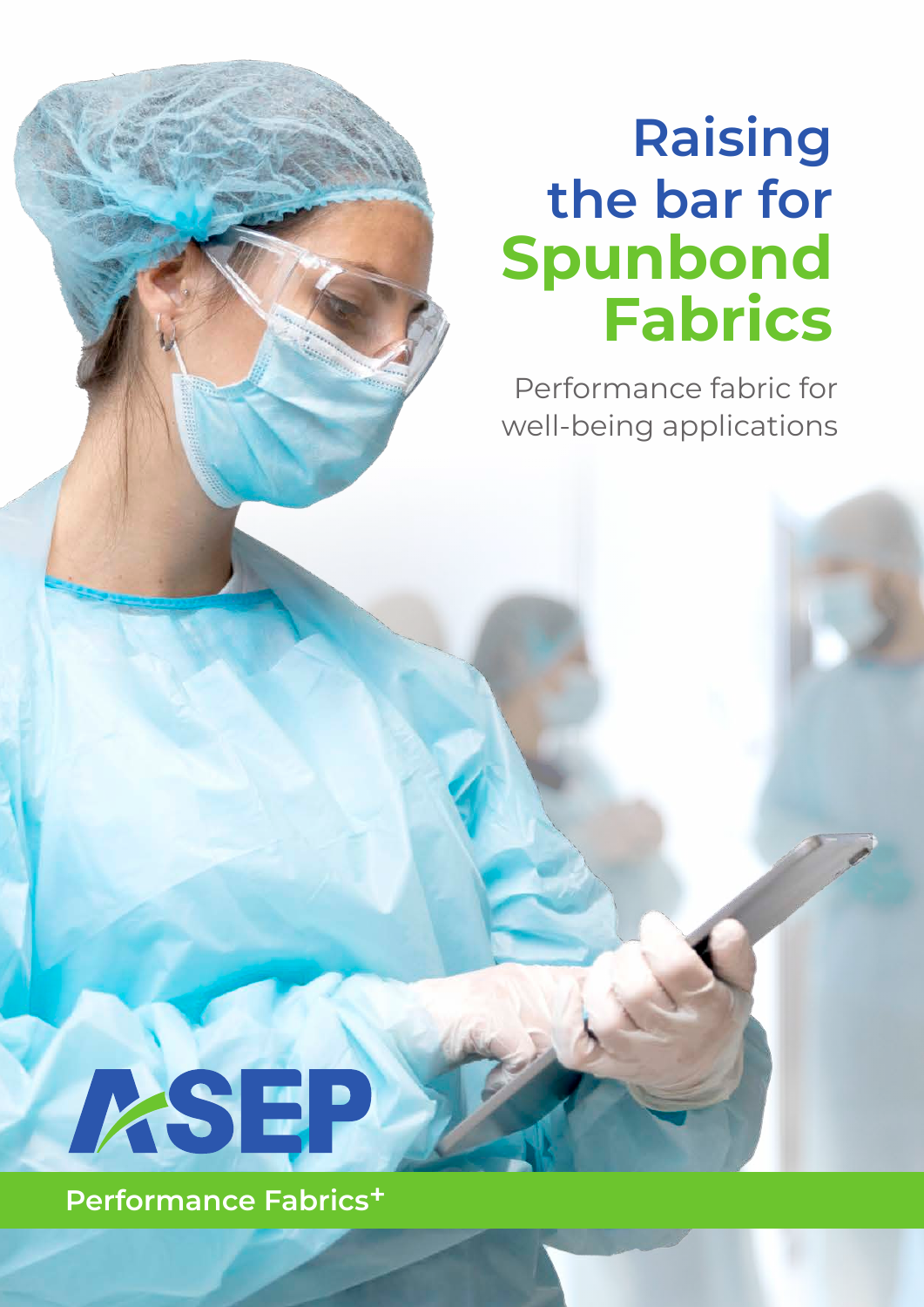**Achieving a good balance between product life cycle and cost.**





### **Non-woven fabric Market Segments**



### **PP Spunbond Non-wover**

As a strategic supplier of material solutions, ASEP Performance Fabrics offers uncompromising performance and cost effective solution that meets global standards. Our production line utilizes German technology with high process stability resulting in nonwovens that are uniform, strong and soft.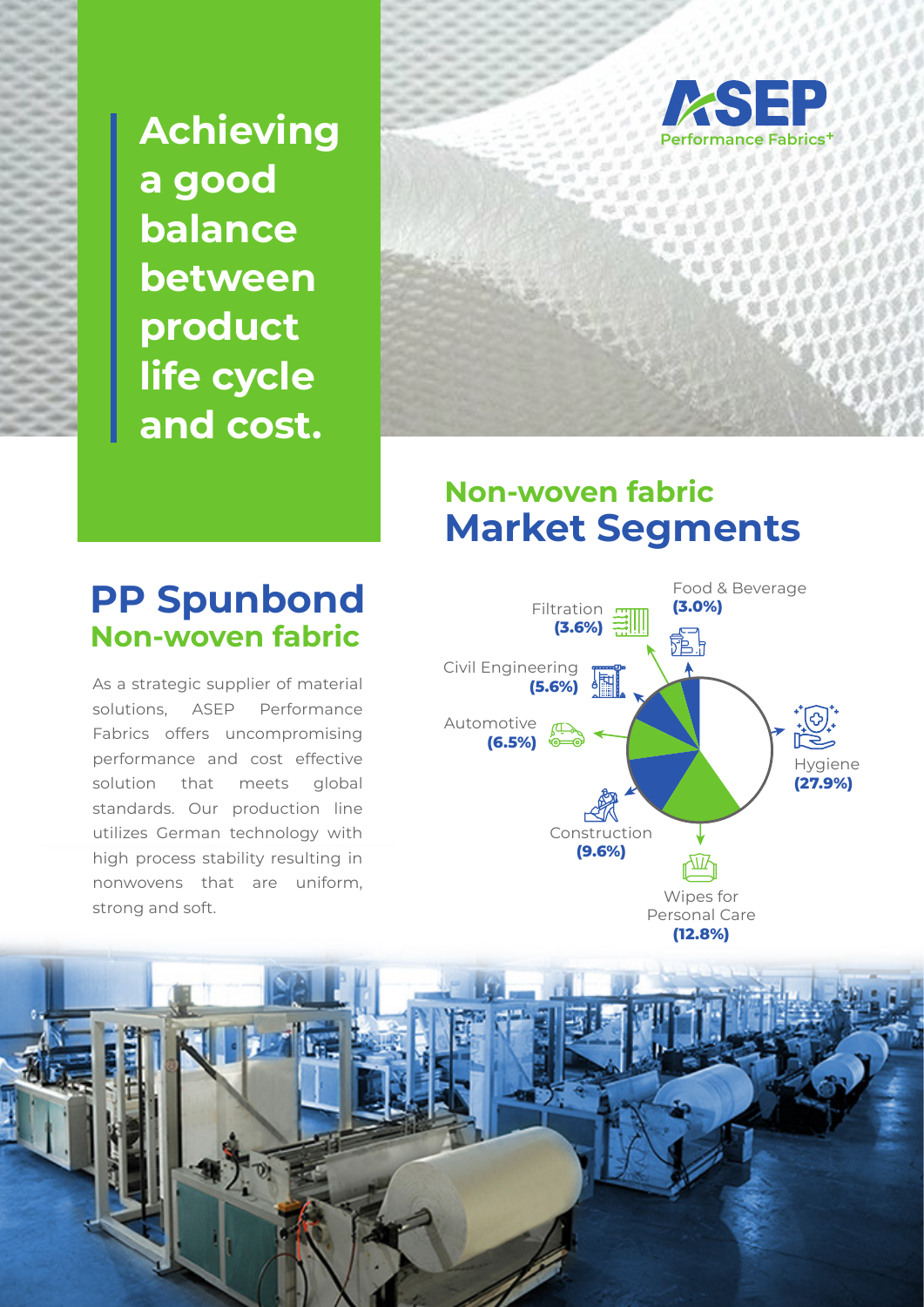## **Non-woven fabric Characteristic**

Spunbond technology is a process that utilizes direct spinning of polymer granules such as PP into continuous filaments and subsequently turned into non-woven fabric for various applications such as face masks and diapers.

ASEP® PP spunbond can be used for many applications: thanks to different weights and colours, the company can offer tailor made solutions to its customers.

The company is certified according to ISO 9001:2015, ISO 14001:2015 for the management of the quality, environmental, and safety processes.





It is available in weights from 9 to 200 GSM and in a wide range of colours (almost 100 colours) and applications to satisfy every customer requests.

#### **TECHNICAL SHEET** Business Area Non-Woven Spunbond Fabrics Brand ASEP Family Performance Fabrics+ Manufacturing capability Our spunbond production line utilises German technology with high process stability in non-wovens that are uniform, soft and strong Applications Disposable items such as medical and sanitary cloths, protective clothing, disinfection cloth, masks, diapers, women's sanitary napkins, fabrics for home decoration (wall stickers, tablecloths, sheets, bedspreads), linings, adhesive linings, flakes, various synthetic feather backings and agricultural cloths for crop protection, seeding cloths, irrigation cloths and insulation curtains. Composition PP Availability This product is available in many colors and differing weight options. Possibility to customize the final spunbond propertise giving hydrophilicity, enhanced hydrophobicity or antibacterial properties. Weight 9 to 200 GSM

## **Quality Management**

- Sound infrastructure equipped with modern tools and machinery
- The stringent quality process is overseen by expert examiners and R&D test lab
- Experienced team with in depth knowledge about PP Spunbond non-woven Fabric
- Complies with EU Directive 94/62/EC on packaging waste and permitted heavy metal content for materials that come into direct contact with food